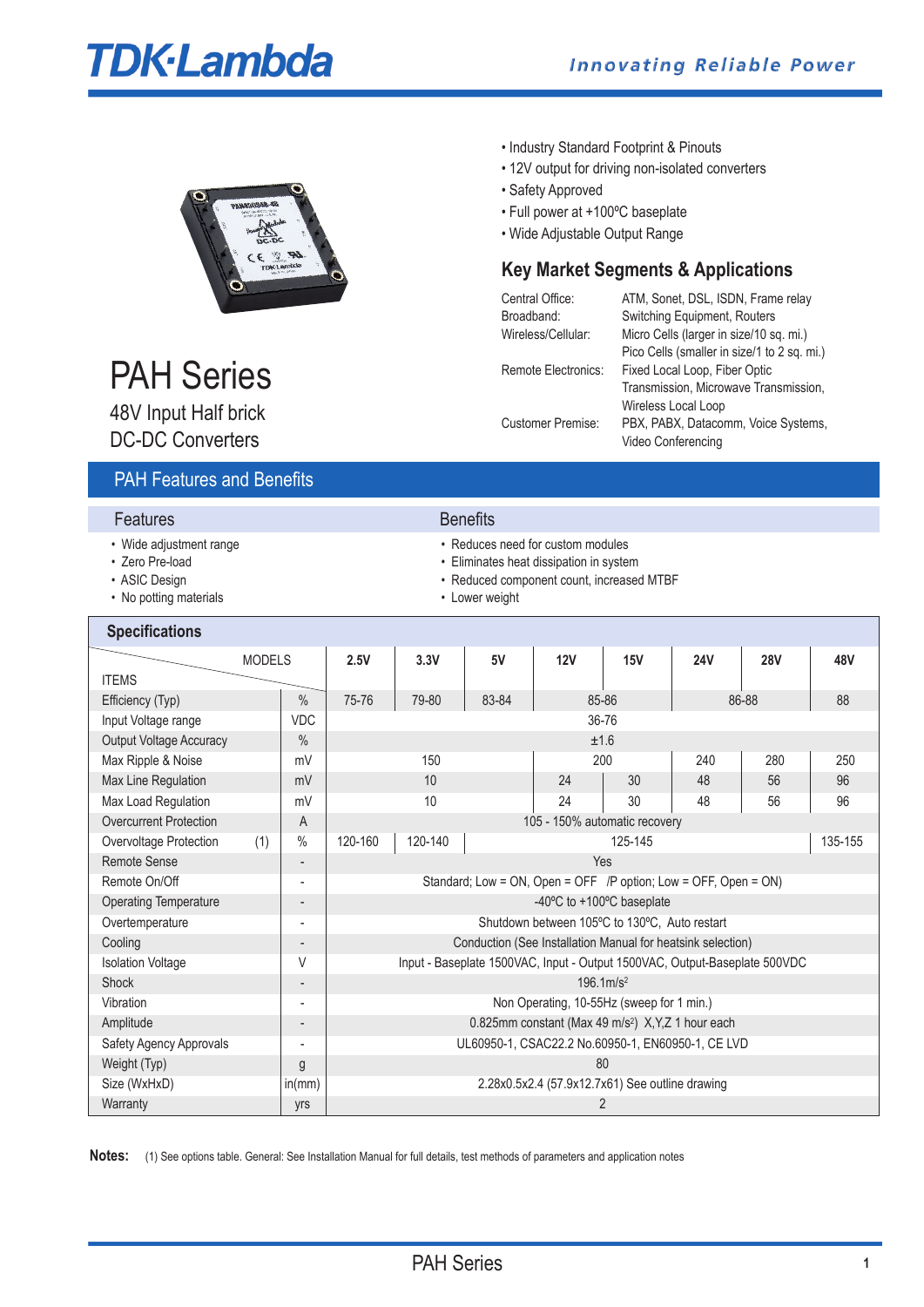

# **Model Selector**

| <b>Model</b><br><b>Name</b> | <b>Output</b><br><b>Voltage</b> | <b>Adjustment</b> | <b>Output</b><br><b>Current</b> | <b>Maximum</b><br><b>Power</b> |
|-----------------------------|---------------------------------|-------------------|---------------------------------|--------------------------------|
| PAH50S48-2.5                | 2.5                             | $2.25 - 2.75$     | 11.70                           | 29.3                           |
| PAH75S48-2.5                | 2.5                             | $2.25 - 2.75$     | 17.50                           | 43.8                           |
| PAH100S48-2.5               | 2.5                             | $2.25 - 2.75$     | 23.40                           | 58.5                           |
| PAH150S48-2.5               | 2.5                             | $2.25 - 2.75$     | 35.00                           | 87.5                           |
| PAH50S48-3.3                | 3.3                             | $2.97 - 3.63$     | 11.70                           | 38.6                           |
| PAH75S48-3.3                | 3.3                             | $2.97 - 3.63$     | 17.50                           | 57.8                           |
| PAH100S48-3.3               | 3.3                             | $2.97 - 3.63$     | 23.40                           | 77.2                           |
| PAH150S48-3.3               | 3.3                             | $2.97 - 3.63$     | 35.00                           | 115.5                          |
| PAH50S48-5                  | 5.0                             | $3.0 - 5.75$      | 10.00                           | 50.0                           |
| PAH75S48-5                  | 5.0                             | $3.0 - 5.75$      | 15.00                           | 75.0                           |
| PAH100S48-5                 | 5.0                             | $3.0 - 5.75$      | 20.00                           | 100.0                          |
| PAH150S48-5                 | 5.0                             | $3.0 - 5.75$      | 30.00                           | 150.0                          |
| PAH50S48-12                 | 12.0                            | $7.2 - 13.2$      | 4.20                            | 50.4                           |
| PAH75S48-12                 | 12.0                            | $7.2 - 13.2$      | 6.30                            | 75.6                           |
| PAH100S48-12                | 12.0                            | $7.2 - 13.2$      | 8.40                            | 100.8                          |
| PAH150S48-12                | 12.0                            | $7.2 - 13.2$      | 12.50                           | 150.0                          |
| PAH200S48-12                | 12.0                            | $7.2 - 13.2$      | 16.70                           | 200.4                          |
| PAH50S48-15                 | 15.0                            | $9.0 - 16.5$      | 3.40                            | 51.0                           |
| PAH75S48-15                 | 15.0                            | $9.0 - 16.5$      | 5.00                            | 75.0                           |
| PAH100S48-15                | 15.0                            | $9.0 - 16.5$      | 6.70                            | 100.5                          |
| PAH150S48-15                | 15.0                            | $9.0 - 16.5$      | 10.00                           | 150.0                          |
| PAH200S48-15                | 15.0                            | $9.0 - 16.5$      | 13.40                           | 201.0                          |
| PAH50S48-24                 | 24.0                            | $14.4 - 26.4$     | 2.10                            | 50.4                           |
| PAH75S48-24                 | 24.0                            | $14.4 - 26.4$     | 3.20                            | 76.8                           |
| PAH100S48-24                | 24.0                            | $14.4 - 26.4$     | 4.20                            | 100.8                          |
| PAH150S48-24                | 24.0                            | $14.4 - 26.4$     | 6.30                            | 151.2                          |
| PAH200S48-24                | 24.0                            | $14.4 - 26.4$     | 8.40                            | 201.6                          |
| PAH50S48-28                 | 28.0                            | $16.8 - 30.8$     | 1.80                            | 50.4                           |
| PAH75S48-28                 | 28.0                            | $16.8 - 30.8$     | 2.70                            | 75.6                           |
| PAH100S48-28                | 28.0                            | $16.8 - 30.8$     | 3.60                            | 100.8                          |
| PAH150S48-28                | 28.0                            | $16.8 - 30.8$     | 5.40                            | 151.2                          |
| PAH200S48-28                | 28.0                            | $16.8 - 30.8$     | 7.20                            | 201.6                          |
| PAH150S48-48                | 48.0                            | $38.4 - 57.6$     | 3.20                            | 153.6                          |

| <b>Options</b> |                           |                     |  |
|----------------|---------------------------|---------------------|--|
| <b>Suffix</b>  | <b>ON/OFF Control</b>     | <b>Overvoltage</b>  |  |
|                | Negative                  | <b>Manual Reset</b> |  |
| /P             | Positive                  | <b>Manual Reset</b> |  |
| $N^*$          | Negative                  | Auto Reset          |  |
| /PV            | Positive                  | Auto Reset          |  |
| Note:          | * Standard US Stock Item. |                     |  |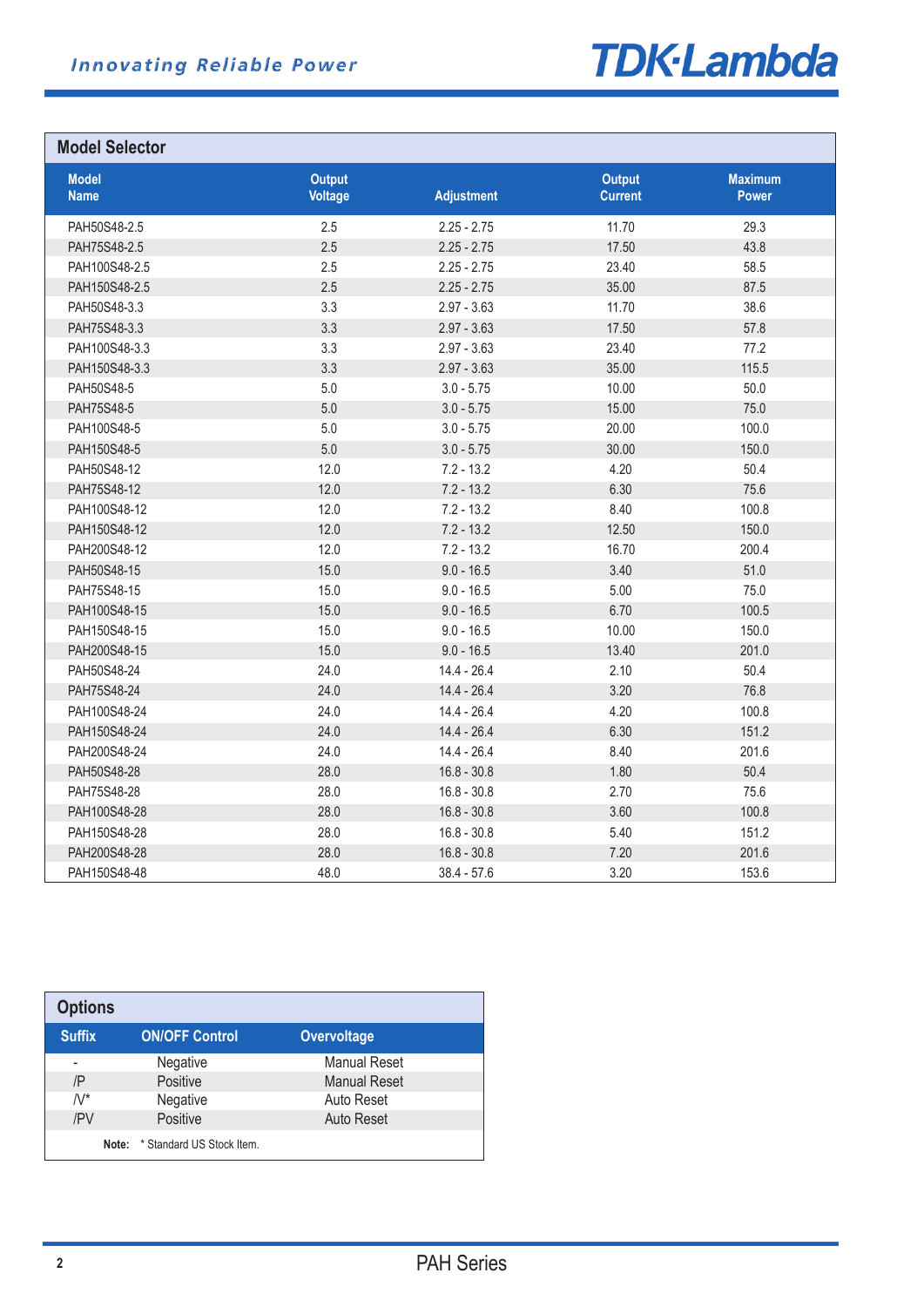# **TDK-Lambda**

### **Outline Drawing PAH150S**



| <b>Pinout</b>          |                                 |
|------------------------|---------------------------------|
| <b>Pin Description</b> | <b>Function</b>                 |
| -Vin                   | Negative Input Terminal         |
| $+V$ in                | Positive Input Terminal         |
| Case                   | <b>Baseplate Terminal</b>       |
| <b>CNT</b>             | On / Off Control terminal       |
| $+V$                   | Positive Output Terminal        |
| $-V$                   | <b>Negative Output Terminal</b> |
| <b>TRIM</b>            | Output adjustment Trim pin      |
| $+S$                   | Positive Remote sense           |
| -S                     | Negative Remote sense           |